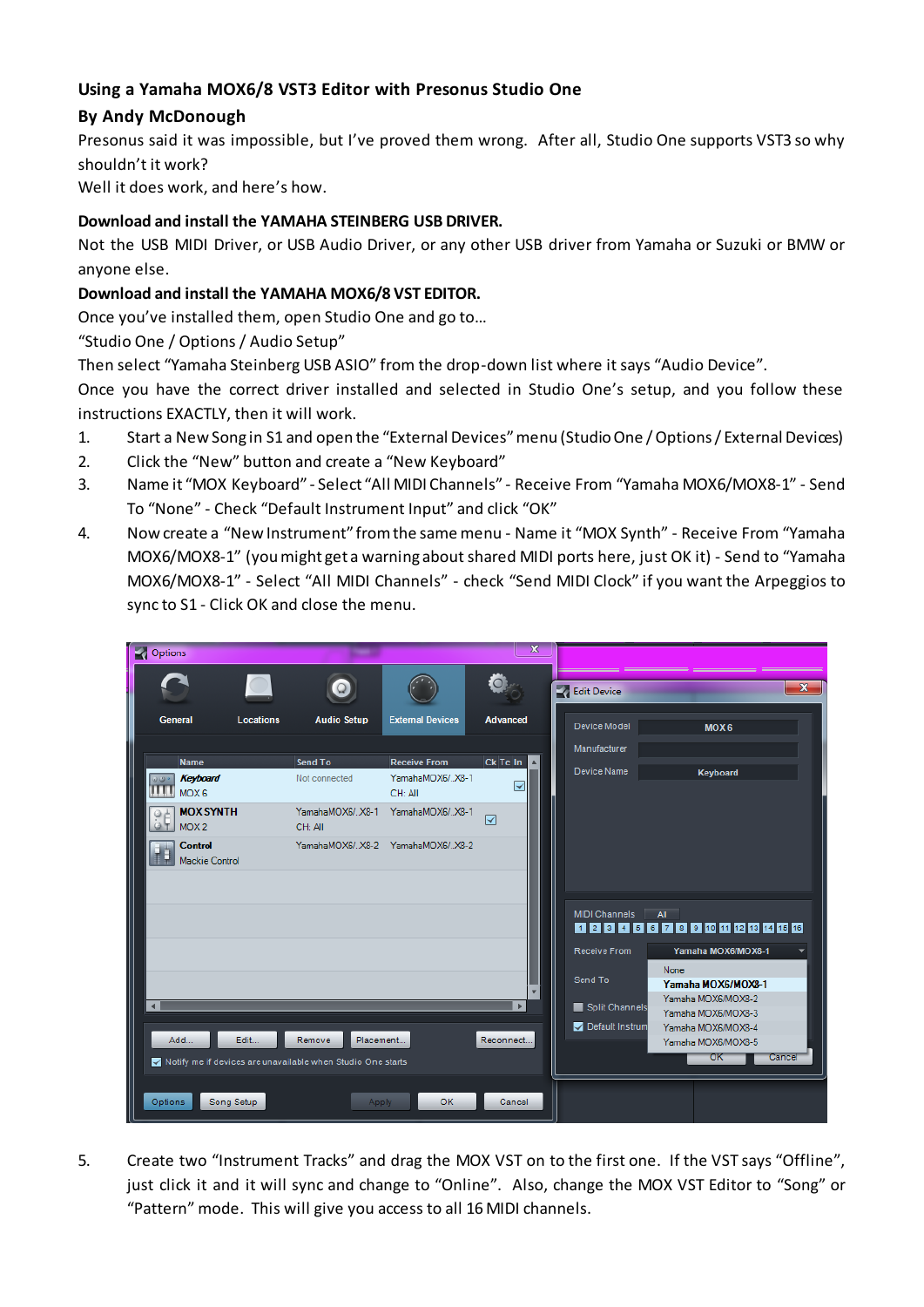- 6. Name this track "MOX Control". **You will not be using this track to record MIDI**.
- 7. On the **second Instrument Track**, set the Input to "MOX Keyboard", and the Output to "MOX Synth (The two devices you just created). Name the track "MOX CH 1" and set its MIDI Channel to 1.
- 8. Record some MIDI on the second Instrument Track (MOX CH 1).

You can use the VST (MOX Control) track to edit the MOX and change sounds etc. To create more Instrument tracks, follow step 7 above for other MIDI channels. Here you can see I've created a few more MIDI tracks.



I need to explain what's going under-the-hood in Studio One. Firstly, there are two types of track – Audio Tracks & Instrument Tracks. Audio Tracks are self-explanatory: They record and playback audio. An Audio track contains and audio file and has an associated Mixer Channel.

Instrument Tracks are a little confusing at first, but the most important thing to bear in mind is, they don't contain any audio data. In other words; you won't ever hear audio directly from an instrument track. This is evident from the absence of an associated audio channel.

So how does it work..?

Basically, the MIDI output from an instrument track needs to be routed to either a soft-synth (VSTi), or an External Device. Routing it directly to the MOX VST Editor simply won't work and you won't hear any audio. Why..? Because the VST Editor does not produce any audio..!

The signal from the MOX VST Editor goes out on a different MIDI Port (Port 4), so your recorded MIDI isn't getting to the MOX Sound Engine anyway, which is set to MIDI Port 1.

As I pointed out earlier, you need to set up an External Instrument Device in Studio One ("New Instrument" Send To MIDI Port 1), then route the instrument track to that device - NOT THE MOX VST EDITOR..!

When you think about it, it's exactly the same as Cubase, except Cubase's MIDI tracks have an associated channel strip in the mixer with MIDI volume, pan etc.

Although Studio One doesn't have MIDI volume faders in the mixer, it doesn't matter because the MOX VST Editor (which is on its own separate Instrument Track) is only a click away, and that's where you set up your MIDI mix.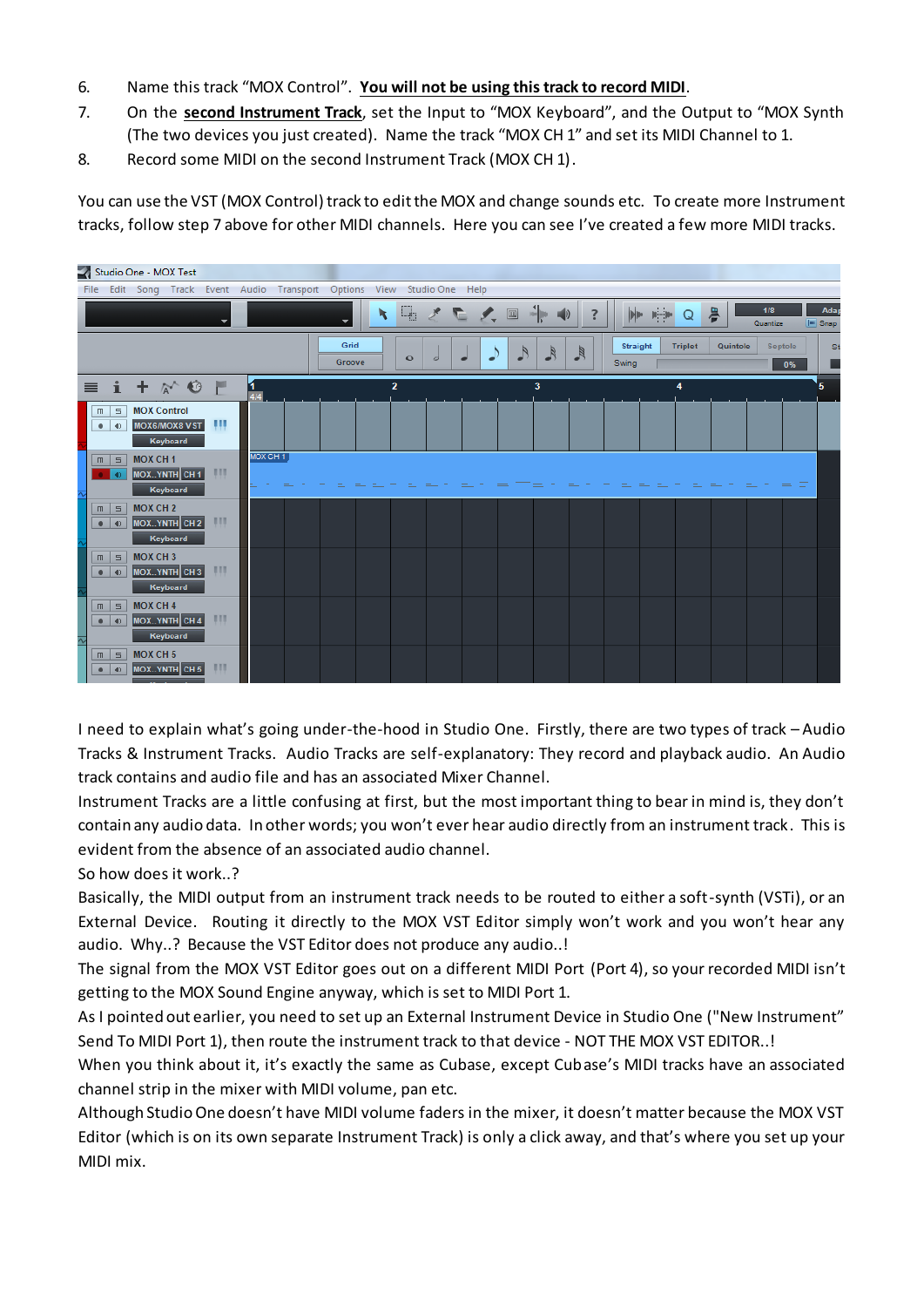*Do you know how to record or convert the instrument-recording as audio?* 

The answer is - yes, I do. It's easy.

Firstly, Studio One's "Transform To Audio Track" command only works for software instruments (VSTi), and it's there for a good reason.

Let's say you're using something like Studio One's "Presence" instrument with an electric piano patch loaded. Then you pile a bunch of insert effects on to that track (compressor, EQ, flanger, delay, reverb or whatever). You're giving your computer a lot of work to do (CPU Load) - just take a look at the performance meter in Studio One at the bottom.

If your project only uses a few tracks, this CPU load won't be a problem - most computers these days are powerful enough. However, if you've got A LOT of tracks, the computer will begin sweating and you might get audio glitches.

Converting CPU intensive Instrument Tracks to Audio Tracks means that all those plugins are no longer needed and the computer's work-load is reduced. The effects get "printed" onto the audio part.

External Instruments - like the MOX - don't use any of your computer's CPU to make great sounds. But then you can't directly use any software effects on those sounds because they're not coming from the computer. To get the MOX's audio into the computer, you need to actually record it in real-time. There's no other way. Here's how…

1. Once you're happy with the MIDI part, un-tick the record arm button on that track. Then create an audio track and make sure it's input is set to receive the MOX audio (see screenshot "S1 MIDI MOX"). You can use stereo or mono inputs here; it just depends on what you want. Forsomething like a bass or lead sound, you might use a mono input. But for a pad sound, you'll probably want stereo. It's up to you. By default, the MOX sends its audio output on USB channels 3 & 4, but this can be changed in the Utility Menu.

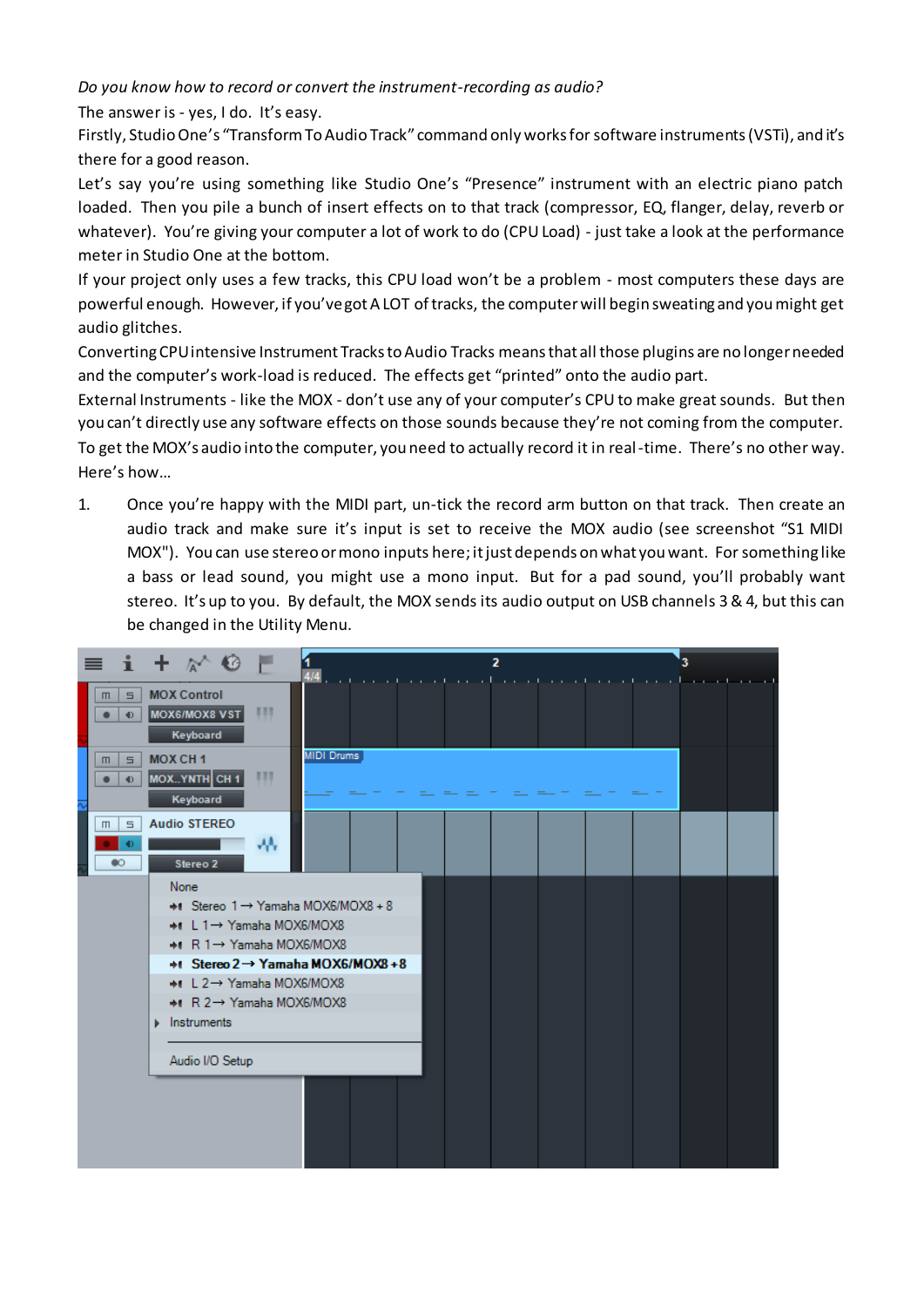- 2. Arm the Audio Track and hit record. WARNING..! Any and all sounds you hear from the MOX will be recorded onto that track at this point. So if you've already created a few Instrument Tracks that use the MOX (bass, drums & piano), then you need to record them to audio tracks one -at-a-time. Do this by muting the ones you don't want to record. Then create a new Audio Track for the next part, and soon…
- 3. Once your MOX Instrument tracks are recorded into S1, you can edit & mix normally using any plugins in Studio One. You will no longer need the Instrument (MIDI) Tracks, so mute them all and pack them into a folder. You can delete them if you want to, but I wouldn't recommend it - you might need them again at some point.

## *Something else to consider…*

### LATENCY

Latency here means the time it takes from starting an action to its completion.

When you press a note on a keyboard, the information goes into the computer via MIDI, and then it's sent back to the MOX, again via MIDI. This takes time, and the time it takes depends on your computer setup. It also means that when you record an Audio Track from an Instrument track, the recorded audio will be late. Look closely at this image. You'll notice that the audio peaks for this recorded drum part don't line up exactly with the corresponding MIDI notes. They're a bit late.



On my computer they're 9.9 milliseconds late. You can find out your computer's latency by opening the Yamaha/Steinberg ASIO Driver Control Panel (Studio One / Options / Audio Setup / Control Panel). Look for "Output Latency".

There are a few ways to fix this. You can physically drag the recorded audio part backwards until it lines up, or you can use the "Delay" parameter in the "Inspector" for that track.

In the above screenshot, I've set the Audio Track's Delay parameter to -9.9 milliseconds. Now when I play back the two tracks, there's no delay - they're perfectly in-sync – even though the audio peaks still appear late.

*However*, If I had entered -9.9 into the Instrument Track's delay parameter **BEFORE** recording the audio, then the resulting audio file would have been perfectly in sync to begin with and the audio peaks would have reflected this too. That's the better way, but I chose to do it this way so you could SEE the delay.